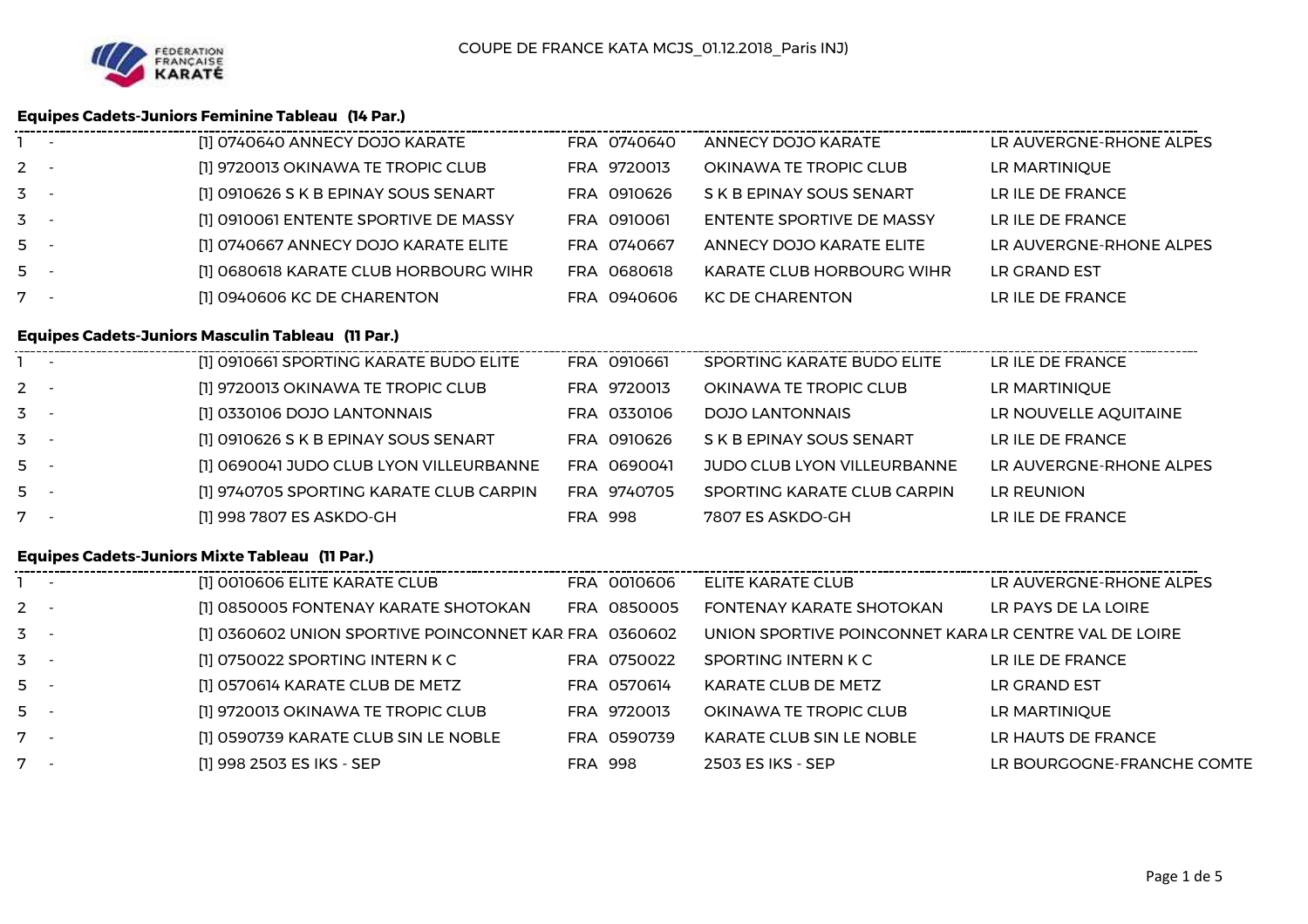

## **Equipes Seniors Feminine Tableau (3 Par.)**

|         |          | [1] 0740640 ANNECY DOJO KARATE                   | FRA 0740640    | ANNECY DOJO KARATE                | LR AUVERGNE-RHONE ALPES         |
|---------|----------|--------------------------------------------------|----------------|-----------------------------------|---------------------------------|
| $2 -$   |          | [1] 0370001 MABUSHI VEIGNE CLUB KARATE           | FRA 0370001    | <b>MABUSHI VEIGNE CLUB KARATE</b> | LR CENTRE VAL DE LOIRE          |
| $3 -$   |          | [1] 0370001 MABUSHI VEIGNE CLUB KARATE           | FRA 0370001    | <b>MABUSHI VEIGNE CLUB KARATE</b> | LR CENTRE VAL DE LOIRE          |
|         |          | <b>Equipes Seniors Masculin Tableau (6 Par.)</b> |                |                                   |                                 |
|         |          | [1] 0910661 SPORTING KARATE BUDO ELITE           | FRA 0910661    | SPORTING KARATE BUDO ELITE        | LR ILE DE FRANCE                |
| $2 -$   |          | [1] 0370001 MABUSHI VEIGNE CLUB KARATE           | FRA 0370001    | <b>MABUSHI VEIGNE CLUB KARATE</b> | LR CENTRE VAL DE LOIRE          |
| $3 -$   |          | [1] 0060060 K CL SHOTOKAN MONACO                 | FRA 0060060    | K CL SHOTOKAN MONACO              | LR PROVENCE-ALPES - COTE D AZUR |
| $3 -$   |          | [1] 0910626 S K B EPINAY SOUS SENART             | FRA 0910626    | S K B EPINAY SOUS SENART          | LR ILE DE FRANCE                |
| $5 -$   |          | [1] 998 7807 ES ASKDO-GH                         | <b>FRA 998</b> | 7807 ES ASKDO-GH                  | LR ILE DE FRANCE                |
| $5 -$   |          | [1] 0060729 ARTS ET SPORTS MAKOTO NICE           | FRA 0060729    | ARTS ET SPORTS MAKOTO NICE        | LR PROVENCE-ALPES - COTE D AZUR |
|         |          | <b>Equipes Seniors Mixte Tableau (3 Par.)</b>    |                |                                   |                                 |
|         |          | [1] 0060859 SHIN GI TAI                          | FRA 0060859    | SHIN GITAI                        | LR PROVENCE-ALPES - COTE D AZUR |
| $2 -$   |          | [1] 0270004 SAINT MARCEL KARATE                  | FRA 0270004    | SAINT MARCEL KARATE               | LR NORMANDIE                    |
| $3 -$   |          | [1] 0750022 SPORTING INTERN K C                  | FRA 0750022    | SPORTING INTERN K C               | LR ILE DE FRANCE                |
|         |          | <b>Cadet Feminine Tableau (58 Par.)</b>          |                |                                   |                                 |
|         | 10716294 | NOVO YOUNMI                                      | FRA 0540062    | KARATE DO LONGWY                  | LR GRAND EST                    |
| $2 -$   | 10641952 | LEITAO ROMANE                                    | FRA 0930080    | KCVO                              | LR ILE DE FRANCE                |
| $3 - 1$ | 10608970 | <b>GIANNECHINI JULIETTE</b>                      | FRA 0200014    | ATHLETIC CLUB AJACCIEN            | LR CORSE                        |
| $3 -$   | 10490315 | <b>GOORIMOOTHY YASHNI</b>                        | FRA 0950107    | <b>KARATE CLUB DOMONT</b>         | LR ILE DE FRANCE                |
| $5 -$   | 10596291 | <b>CHAMPAGNE MARION</b>                          | FRA 0770616    | C K S EN PAYS CRECOIS             | LR ILE DE FRANCE                |
| $5 -$   | 10439326 | <b>BARBARIN JOHANNE</b>                          | FRA 0380676    | KARATE CLUB DE CRAS               | LR AUVERGNE-RHONE ALPES         |
| $7 -$   | 10549042 | <b>SAVORGNAN FANCHON</b>                         | FRA 0420616    | KARATE CLUB DE FIRMINY            | LR AUVERGNE-RHONE ALPES         |
| $7 -$   | 10602758 | <b>GUITTEAUD ORELIE</b>                          | FRA 9720013    | OKINAWA TE TROPIC CLUB            | LR MARTINIQUE                   |
|         |          |                                                  |                |                                   |                                 |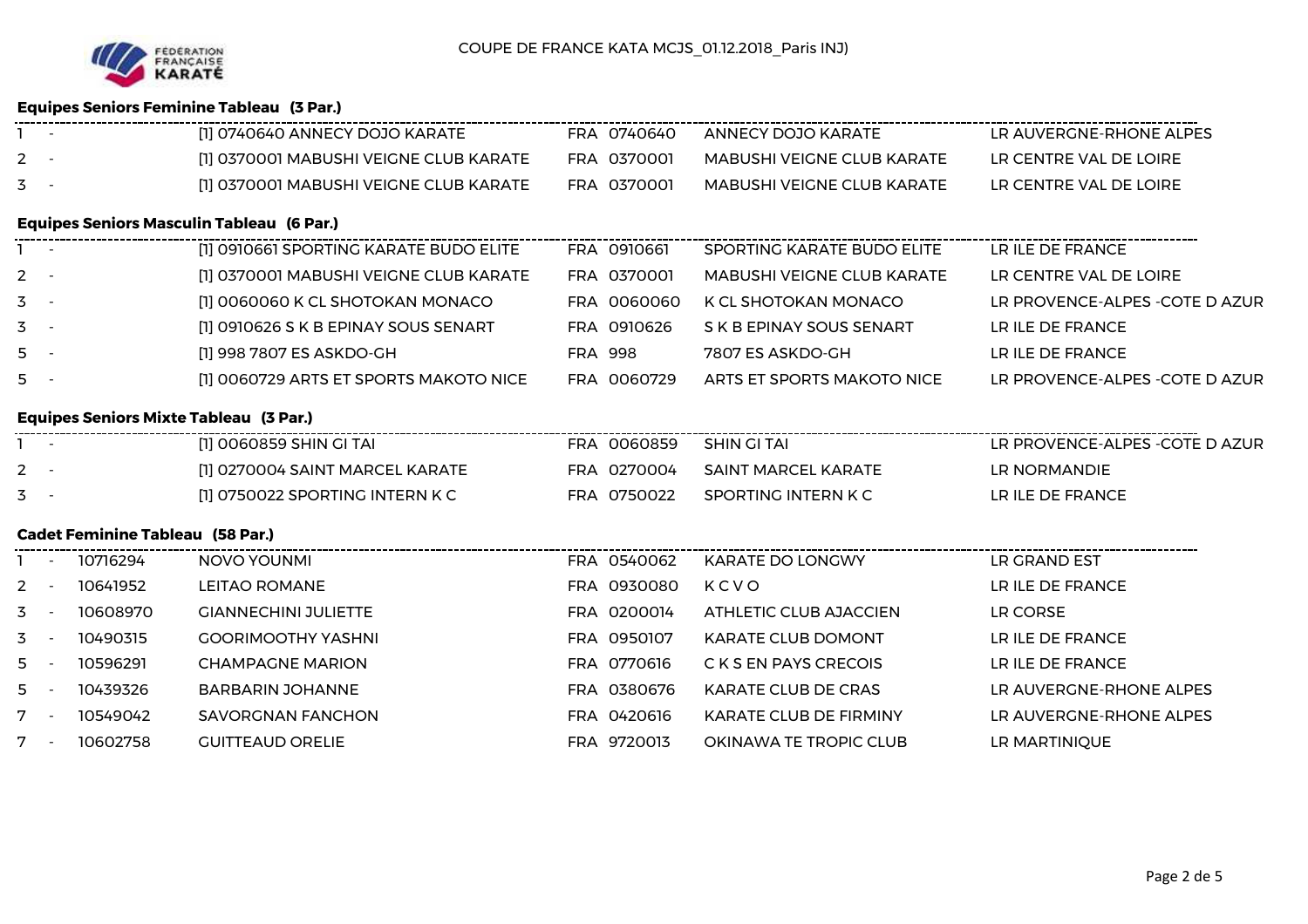

#### **Junior Feminine Tableau (34 Par.)**

|                | $\overline{\phantom{a}}$ | 10241918 | SANCHEZ EMMA        | FRA 0740640 | ANNECY DOJO KARATE                  | LR AUVERGNE-RHONE ALPES         |
|----------------|--------------------------|----------|---------------------|-------------|-------------------------------------|---------------------------------|
| $2 -$          |                          | 10300881 | <b>SEVERAN LEA</b>  | FRA 0060859 | SHIN GITAI                          | LR PROVENCE-ALPES -COTE D AZUR  |
| $\overline{5}$ |                          | 10303588 | SANGIOVANNI CHLOE   | FRA 0130243 | KARATE CLUB LE RONIN                | LR PROVENCE-ALPES - COTE D AZUR |
| $3 -$          |                          | 10117496 | <b>PONS LEA</b>     | FRA 0910661 | SPORTING KARATE BUDO ELITE          | LR ILE DE FRANCE                |
| 5              |                          | 10402122 | <b>NART LOANE</b>   | FRA 0400007 | <b>BISCARROSSE OLYMPIQUE KARATE</b> | LR NOUVELLE AQUITAINE           |
| $5 -$          |                          | 10164727 | MOUNICHY ANJALI     | FRA 9740705 | SPORTING KARATE CLUB CARPIN         | LR REUNION                      |
| 7              | $\overline{\phantom{a}}$ | 10369383 | PIERRE EMILE ALIZEE | FRA 9720013 | OKINAWA TE TROPIC CLUB              | LR MARTINIQUE                   |
|                |                          | 10347970 | ULRIC INES          | FRA 0130243 | KARATE CLUB LE RONIN                | LR PROVENCE-ALPES - COTE D AZUR |
|                |                          |          |                     |             |                                     |                                 |

# **Minime Feminine Tableau (85 Par.)**

|       | $\overline{\phantom{a}}$ | 10375937 | BUI MAI LINH           | FRA 0740640 | ANNECY DOJO KARATE            | LR AUVERGNE-RHONE ALPES |
|-------|--------------------------|----------|------------------------|-------------|-------------------------------|-------------------------|
| $2 -$ |                          | 10725362 | <b>YVON SYDNEY</b>     | FRA 0540062 | <b>KARATE DO LONGWY</b>       | LR GRAND EST            |
| $3 -$ |                          | 10697739 | <b>DUCHEMIN MAELLE</b> | FRA 0820001 | <b>KARATE CLUB MOISSAGAIS</b> | LR OCCITANIE            |
| $3 -$ |                          | 10569301 | <b>GERAUD NOEMIE</b>   | FRA 0310084 | <b>KARATE CLUB LE VERNET</b>  | LR OCCITANIE            |
| $5 -$ |                          | 10984533 | <b>GRECO ALICIA</b>    | FRA 0540062 | <b>KARATE DO LONGWY</b>       | LR GRAND EST            |
| $5 -$ |                          | 10550418 | <b>FARVACQUE MANON</b> | FRA 0740667 | ANNECY DOJO KARATE ELITE      | LR AUVERGNE-RHONE ALPES |
| $7 -$ |                          | 10657105 | ROS MANON              | FRA 0540018 | <b>COS VILLERS KARATE</b>     | LR GRAND EST            |
| $7 -$ |                          | 10641337 | <b>BEN HAMAD AMEL</b>  | FRA 0910061 | ENTENTE SPORTIVE DE MASSY     | LR ILE DE FRANCE        |

## **Senior Feminine Tableau (52 Par.)**

|                  | $\overline{\phantom{a}}$ | 01350811 | FERACCI ALEXANDRA        | FRA 0200014 | ATHLETIC CLUB AJACCIEN            | LR CORSE                |
|------------------|--------------------------|----------|--------------------------|-------------|-----------------------------------|-------------------------|
| $2 -$            |                          | 09459058 | <b>FERACCI LAETITIA</b>  | FRA 0200014 | ATHLETIC CLUB AJACCIEN            | LR CORSE                |
| $3 -$            |                          | 09590378 | SPENNATO MANON           | FRA 0850005 | <b>FONTENAY KARATE SHOTOKAN</b>   | LR PAYS DE LA LOIRE     |
| $\overline{3}$ - |                          | 10093511 | <b>FRIEH LOUISE</b>      | FRA 0680652 | ENERGY KARATE CLUB                | LR GRAND EST            |
| $5 -$            |                          | 10390297 | <b>HENRY CELINE</b>      | FRA 0910661 | SPORTING KARATE BUDO ELITE        | LR ILE DE FRANCE        |
| $5 -$            |                          | 09260635 | <b>BUI MARIE</b>         | FRA 0740640 | ANNECY DOJO KARATE                | LR AUVERGNE-RHONE ALPES |
| $7 -$            |                          | 10274555 | <b>MARKOWSKY HELOISE</b> | FRA 0370001 | <b>MABUSHI VEIGNE CLUB KARATE</b> | LR CENTRE VAL DE LOIRE  |
| $7 -$            |                          | 10166247 | <b>OZANNE MARINE</b>     | FRA 0330106 | <b>DOJO LANTONNAIS</b>            | LR NOUVELLE AQUITAINE   |
|                  |                          |          |                          |             |                                   |                         |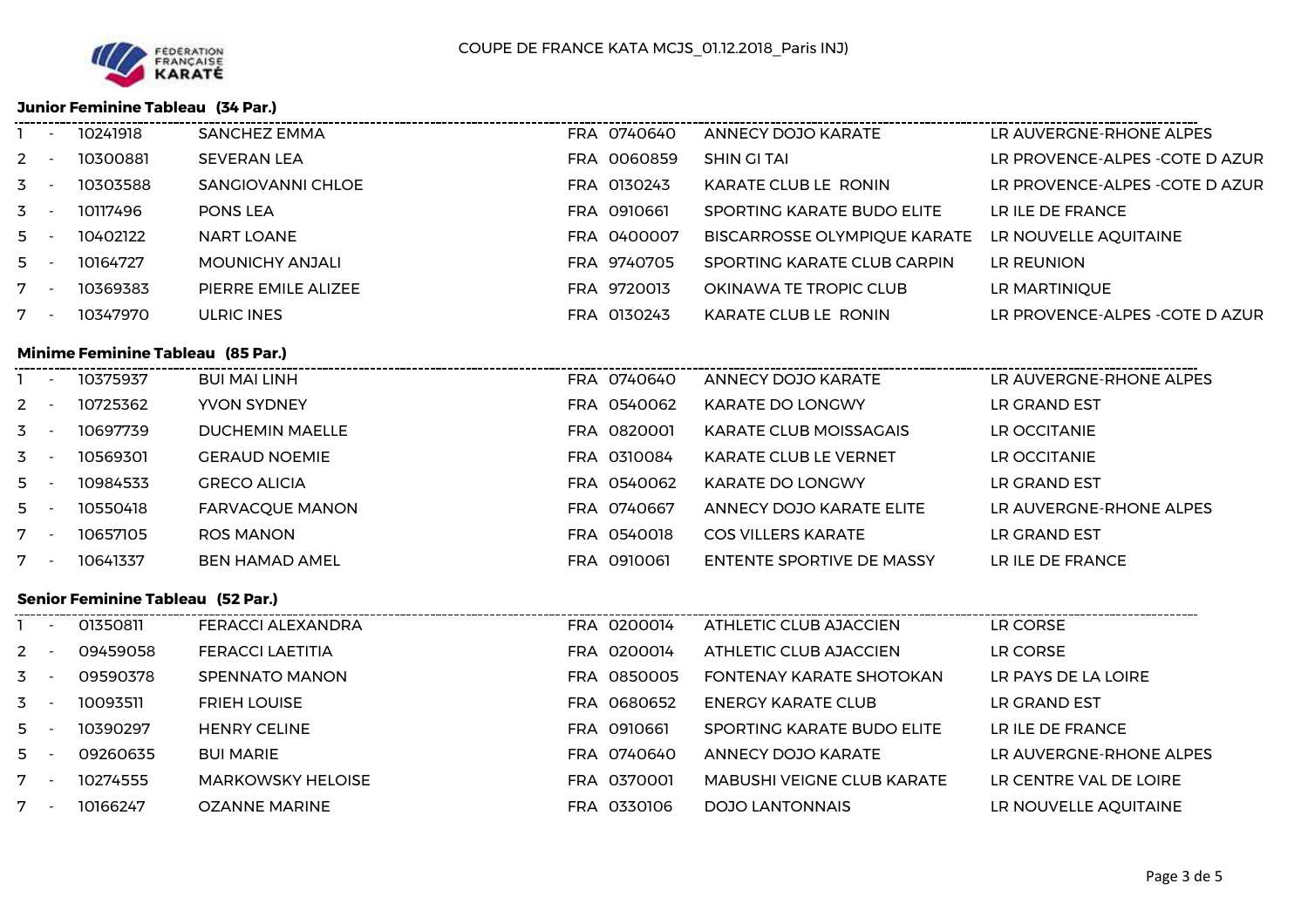

## **Cadet Masculin Tableau (69 Par.)**

|                           | - 10548229                               | D ANCELO SASHA             | EDA A69A7AA | <b>ELIDOSHIN</b>                          | <b>ID AINEDCNE-DHONE AIDES</b>  |
|---------------------------|------------------------------------------|----------------------------|-------------|-------------------------------------------|---------------------------------|
|                           | <b>Minime Masculin Tableau (70 Par.)</b> |                            |             |                                           |                                 |
| $7 -$                     | 11022935                                 | <b>DOMON MORENO MATIAS</b> | FRA 0250014 | KARATE CLUB BAVANS                        | <b>FRANCHE COMTE</b>            |
| $7 -$                     | 10401238                                 | <b>SAGE ALEXIS</b>         | FRA 0740629 | L ECOLE DE KARATE TRADITIONNEL ANNECIENNE | LR AUVERGNE-RHONE ALPES         |
| $5 -$                     | 10570967                                 | <b>FONTAINE KEN</b>        | FRA 9740705 | SPORTING KARATE CLUB CARPIN               | LR REUNION                      |
| $5 - 5$                   | 10219077                                 | <b>BLAIS MATHIS</b>        | FRA 0130883 | KARATE DOJO MARSEILLAIS                   | LR PROVENCE-ALPES - COTE D AZUR |
| $3 - 1$                   | 10313902                                 | <b>NOEL ARTHUR</b>         | FRA 0540062 | <b>KARATE DO LONGWY</b>                   | LR GRAND EST                    |
| $3 -$                     | 10221711                                 | <b>NABUCET FLORIAN</b>     | FRA 0910661 | SPORTING KARATE BUDO ELITE                | LR ILE DE FRANCE                |
| $2 -$                     | 10245626                                 | STASSIAUX MAHEL            | FRA 0330106 | <b>DOJO LANTONNAIS</b>                    | LR NOUVELLE AQUITAINE           |
|                           | 10235013                                 | POISSON ROMAIN             | FRA 0910661 | SPORTING KARATE BUDO ELITE                | LR ILE DE FRANCE                |
|                           | <b>Junior Masculin Tableau (56 Par.)</b> |                            |             |                                           |                                 |
| $7 -$                     | 10379279                                 | <b>COHONER YANIS</b>       | FRA 0680627 | <b>IMKS KARATE COLMAR</b>                 | LR GRAND EST                    |
| $7 -$                     | 10652557                                 | <b>EPIFANI MATTEO</b>      | FRA 0060737 | KOKORO KAN                                | LR PROVENCE-ALPES - COTE D AZUR |
| $5 -$                     | 10797716                                 | <b>SANTONI NILS</b>        | FRA 0130243 | KARATE CLUB LE RONIN                      | LR PROVENCE-ALPES - COTE D AZUR |
| $5 -$                     | 10308446                                 | SINAZIE-MODELY MATHEO      | FRA 9740705 | SPORTING KARATE CLUB CARPIN               | LR REUNION                      |
| $3 - 1$                   | 10235011                                 | POISSON HUGO               | FRA 0910661 | SPORTING KARATE BUDO ELITE                | LR ILE DE FRANCE                |
| $3 - 1$                   | 10582318                                 | <b>OUCH JIMMY</b>          | FRA 0910626 | S K B EPINAY SOUS SENART                  | LR ILE DE FRANCE                |
| $2^{\circ}$<br>$\sim$ $-$ | 10316304                                 | <b>WEISS HARON</b>         | FRA 0780689 | <b>HOUDAN KARATE DO</b>                   | LR ILE DE FRANCE                |
|                           | 10305014                                 | <b>TRAN FABIEN</b>         | FRA 0930080 | KCVO                                      | LR ILE DE FRANCE                |

|       | $\overline{\phantom{a}}$ | 10548229 | D ANGELO SASHA            | FRA 0690700 | <b>FUDOSHIN</b>                   | LR AUVERGNE-RHONE ALPES    |
|-------|--------------------------|----------|---------------------------|-------------|-----------------------------------|----------------------------|
| $2 -$ |                          | 10740728 | PELTIER TOM               | FRA 0370001 | <b>MABUSHI VEIGNE CLUB KARATE</b> | LR CENTRE VAL DE LOIRE     |
| $3 -$ |                          | 10811308 | <b>NOUR MAURIS LORICK</b> | FRA 0700002 | KARATE CLUB DE LURE               | LR BOURGOGNE-FRANCHE COMTE |
| $3 -$ |                          | 10474106 | <b>HOFFMANN LUCAS</b>     | FRA 0750873 | NICE R                            | LR ILE DE FRANCE           |
| $5 -$ |                          | 10385260 | DONSE TEO                 | FRA 0770616 | C K S EN PAYS CRECOIS             | LR ILE DE FRANCE           |
| $5 -$ |                          | 10615533 | <b>TRIDAT LENNY</b>       | FRA 0400002 | <b>J C PARENTIS EN BORN</b>       | LR NOUVELLE AQUITAINE      |
| $7 -$ |                          | 10403825 | <b>CASAS NATHAN</b>       | FRA 0410003 | UNION SP VENDOMOISE SEC KARATE    | LR CENTRE VAL DE LOIRE     |
| $7 -$ |                          | 10722440 | <b>HOCINE YACINE</b>      | FRA 0930080 | KCVO                              | LR ILE DE FRANCE           |
|       |                          |          |                           |             |                                   |                            |